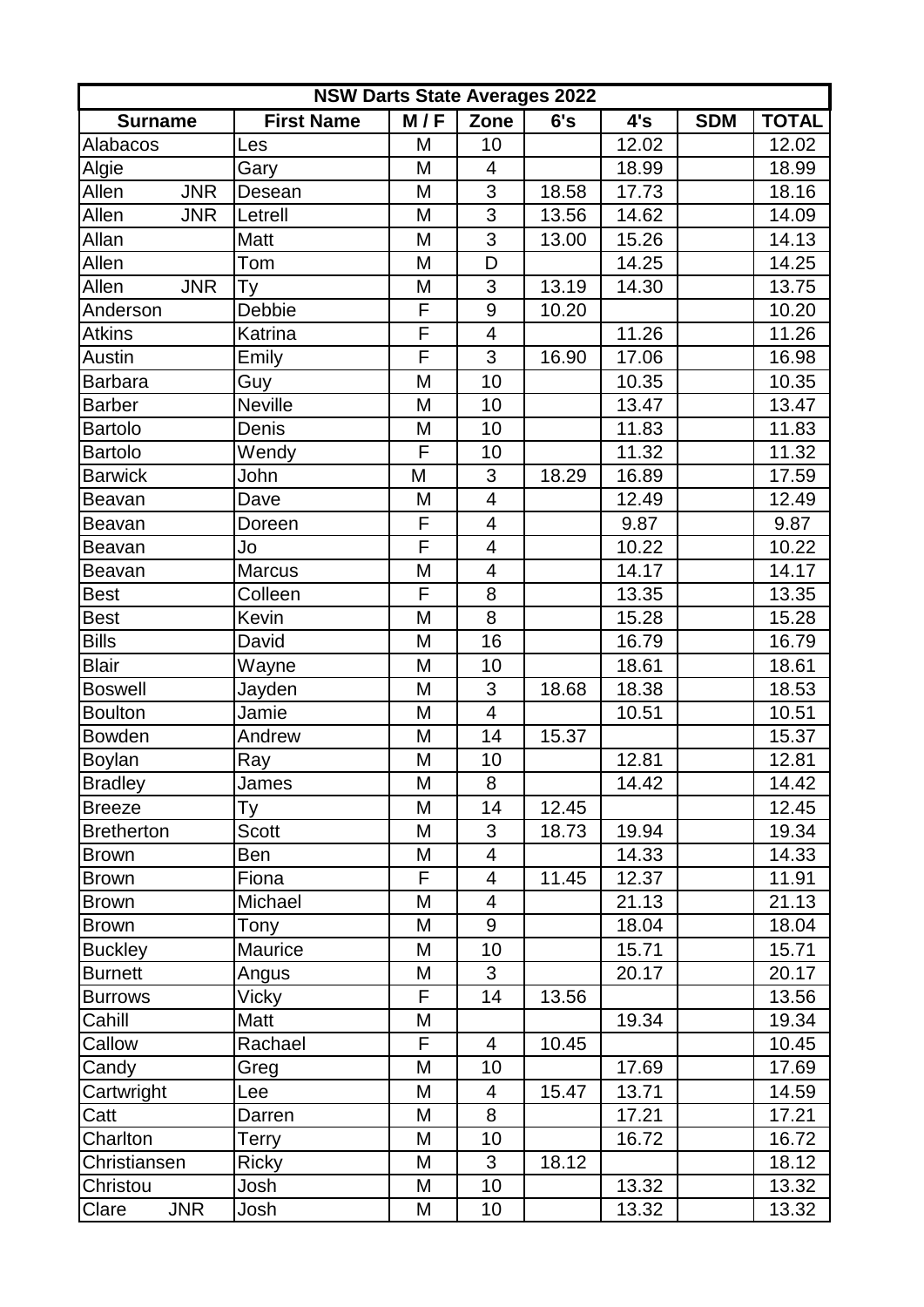| Clark          | Andrew         | Μ | 9              |       | 16.95 | 16.95 |
|----------------|----------------|---|----------------|-------|-------|-------|
| <b>Clark</b>   | Ben            | M | $\overline{3}$ |       | 19.79 | 19.79 |
| Clark          | Margaret       | F | $\overline{4}$ |       | 10.98 | 10.98 |
| Clarke         | Lisa           | F | D              | 14.13 | 15.58 | 14.86 |
| Clegg          | David          | M | 3              |       | 20.26 | 20.26 |
| Clegg          | Greg           | M | 3              | 10.05 |       | 10.05 |
| Clegg          | Leanne         | F | $\overline{3}$ |       | 15.33 | 15.33 |
| Clegg          | Mitchell       | M | $\overline{3}$ |       | 22.69 | 22.69 |
| Cohen          | <b>Mick</b>    | M | 10             |       | 14.50 | 14.50 |
| Corbet         | Tony           | M | 10             | 18.60 | 17.06 | 17.83 |
| Crane          | David          | M | D              |       | 15.36 | 15.36 |
| Crowfoot       | <b>Bruce</b>   | M | 3              |       | 14.33 | 14.33 |
| Cruse          | Shane          | M | 10             |       | 15.63 | 15.63 |
| Daniel         | <b>Beau</b>    | M | 8              |       | 17.69 | 17.69 |
| Daniel         | Eric           | M | 8              |       | 16.50 | 16.50 |
| Deaves         | <b>Belinda</b> | F | 8              |       | 12.78 | 12.78 |
| Dobbin         | Linda          | F | 3              | 16.60 | 14.13 | 15.37 |
| Donovan        | Amos (Ringo)   | M | $\overline{4}$ |       | 14.52 | 14.52 |
| Dorrington     | Paul           | M | 10             |       | 12.75 | 12.75 |
| <b>Drewe</b>   | <b>Mark</b>    | M | 9              | 13.31 |       | 13.31 |
| <b>Dubos</b>   | Michelle       | F | 10             |       | 12.69 | 12.69 |
| Easterbrook    | Darren         | M | 3              |       | 14.88 | 14.88 |
| <b>Edwards</b> | Glenise        | F | 10             |       | 10.76 | 10.76 |
| Edwards        | James          | M | 10             |       | 13.67 | 13.67 |
| <b>Edwards</b> | John           | M | $\overline{4}$ | 15.24 | 17.39 | 16.32 |
| <b>Ennis</b>   | Matt           | M | 4              |       | 16.63 | 16.63 |
| Evans          | Dale           | M | $\overline{4}$ |       | 15.95 | 15.95 |
| Farmer         | Jean           | F | $\overline{4}$ |       | 10.94 | 10.94 |
| Farmer         | <b>Tony</b>    | M | 4              |       | 14.31 | 14.31 |
| Faulkner       | Andy           | M | $\overline{4}$ |       | 20.98 | 20.98 |
| Faulkner       | John           | M | 10             |       | 16.54 | 16.54 |
| Faulkner       | Royce          | M | 3              | 22.50 |       | 22.50 |
| Fleming        | Malcolm        | M | 10             |       | 16.04 | 16.04 |
| Foster         | Karen          | F | 4              | 10.05 | 11.25 | 10.65 |
| Foster         | <b>Theresa</b> | F | 10             | 10.79 | 12.58 | 11.69 |
| Foster         | Wayne          | M | 4              | 12.30 | 12.50 | 12.40 |
| Friebe         | <b>Steve</b>   | Μ | 16             |       | 21.60 | 21.60 |
| Frith          | Craig          | M | 3              |       | 17.49 | 17.49 |
| Frost          | Trish          | F | 16             |       | 12.05 | 12.05 |
| Gageler        | Karen          | F | $\overline{4}$ |       | 11.89 | 11.89 |
| Gallo          | Charles        | M | 10             |       | 11.06 | 11.06 |
| Gardner        | Mal            | Μ | 10             |       | 11.37 | 11.37 |
| Gardner        | Pam            | F | 10             |       | 11.91 | 11.91 |
| Garland        | L A            | M | 14             | 17.21 |       | 17.21 |
| Gigg           | Caitlin        | F | 10             |       | 13.87 | 13.87 |
| Gigg           | Michaela       | F | 10             |       | 13.38 | 13.38 |
| Goode          | Les            | М | 3              |       | 13.40 | 13.40 |
| Guthrie        | Ruth           | F | 8              |       | 13.33 | 13.33 |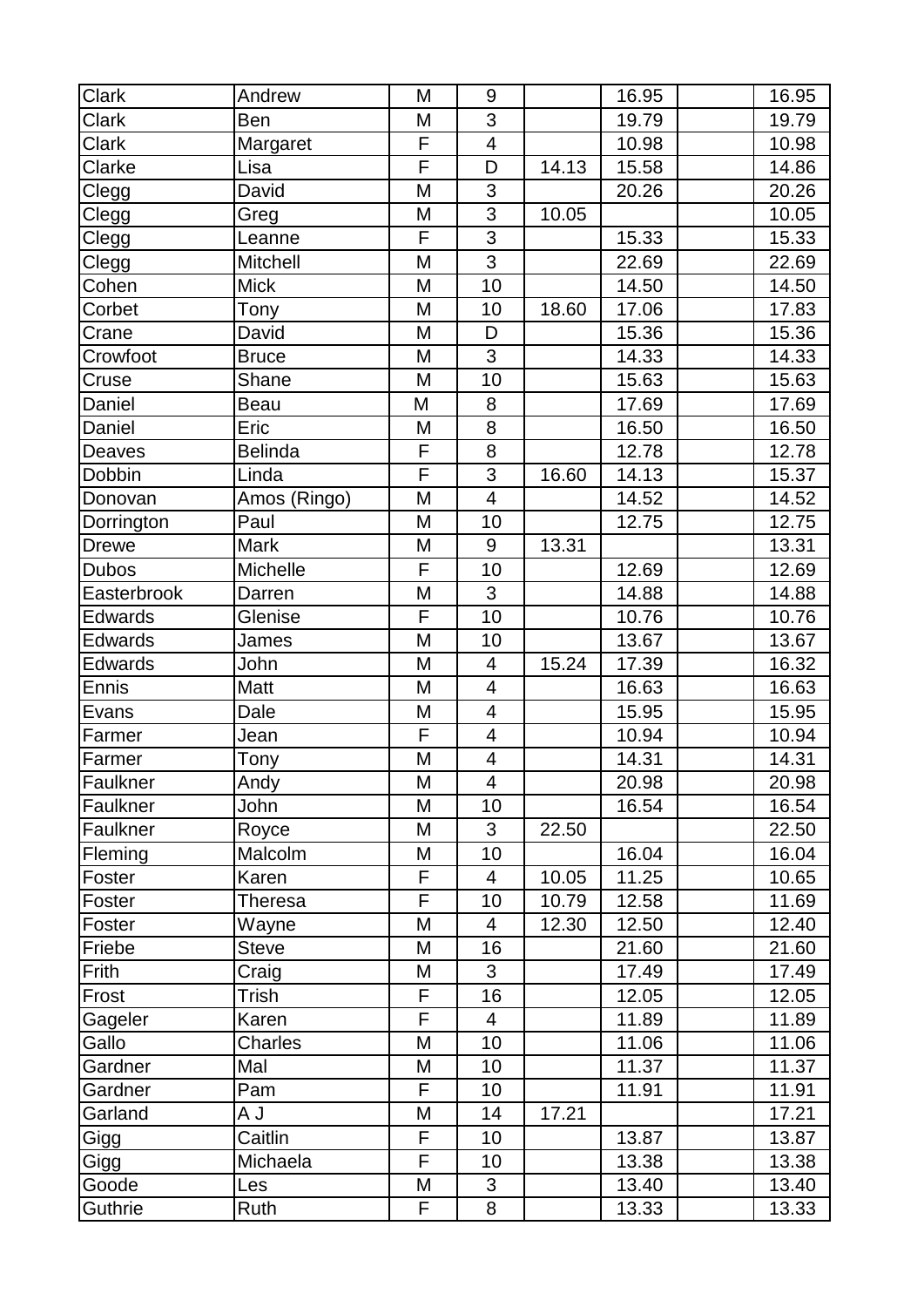| Hall<br>(Murray)            | Karen            | F              | 4                        |       | 14.26 | 14.26 |
|-----------------------------|------------------|----------------|--------------------------|-------|-------|-------|
| Hall                        | Michele          | F              | $\overline{4}$           | 13.79 | 14.62 | 14.21 |
| Harris                      | Jaiden           | M              | 10                       |       | 16.80 | 16.80 |
| <b>JNR</b><br><b>Harris</b> | Shannon          | M              | 10                       |       | 16.33 | 16.33 |
| Harris                      | Sharnii          | F              | 3                        |       | 10.97 | 10.97 |
| Harrison                    | Jason            | M              | $\overline{\mathbf{4}}$  | 16.99 | 16.44 | 16.72 |
| Harrison                    | Melissa          | F              | $\overline{4}$           | 16.45 | 14.89 | 15.67 |
| Harrison                    | <b>Mick</b>      | M              | 4                        | 17.76 | 18.95 | 18.36 |
| Harrison                    | Sarah            | $\overline{F}$ | $\overline{4}$           | 16.74 | 16.61 | 16.68 |
| Haughey                     | <b>Christine</b> | F              | 8                        |       | 14.70 | 14.70 |
| Hayward                     | Keith            | M              | 11                       |       | 17.82 | 17.82 |
| Hellyer                     | John             | M              | 8                        |       | 12.26 | 12.26 |
| Henderson                   | Ben              | M              | $\overline{4}$           |       | 12.54 | 12.54 |
| Henderson                   | Sam              | M              | $\overline{4}$           |       | 12.26 | 12.26 |
| Hendley                     | Andrea           | F              | 10                       | 15.60 | 15.45 | 15.53 |
| Hipwell                     | <b>Mick</b>      | M              | D                        |       | 15.34 | 15.34 |
| Hockley                     | Grahame          | M              | 3                        | 14.00 | 14.82 | 14.41 |
| Holt                        | Dean             | M              | D                        |       | 14.78 | 14.78 |
| Horne                       | Rae              | F              | 10                       |       | 13.97 | 13.97 |
| Howarth                     | Mandy            | F              | 10                       |       | 12.20 | 12.20 |
| Howie                       | Sara             | $\overline{F}$ | 10                       |       | 13.69 | 13.69 |
| <b>Hrbek</b>                | Anna             | F              | $\overline{\mathcal{A}}$ |       | 11.97 | 11.97 |
| Huggett                     | Colin            | M              | $\overline{4}$           |       | 14.36 | 14.36 |
| Hussey                      | Shiralea         | F              | 10                       | 12.59 |       | 12.59 |
| Irvine                      | Clare            | F              | $\overline{4}$           | 10.25 | 9.51  | 9.88  |
| Iti                         | Bev              | F              | 10                       |       | 11.09 | 11.09 |
| Iti                         | David            | M              | 10                       |       | 12.68 | 12.68 |
| <b>Ivcovic</b>              | lan              | M              | 10                       |       | 10.65 | 10.65 |
| Jackson                     | Jeremy           | M              | 3                        |       | 18.61 | 18.61 |
| Jobson                      | Allan            | M              | $\overline{D}$           |       | 14.72 | 14.72 |
| Jobson                      | Kevin            | M              | $\overline{4}$           | 16.82 | 16.50 | 16.66 |
| Johnson                     | <b>Brad</b>      | M              | 3                        |       | 19.05 | 19.05 |
| Johnson                     | David            | M              | 16                       |       | 13.96 | 13.96 |
| Johnson                     | Emma             | F              | 16                       |       | 10.95 | 10.95 |
| Johnson                     | <b>Scott</b>     | M              | 16                       |       | 14.49 | 14.49 |
| Johnson                     | Trent            | M              | 16                       |       | 14.95 | 14.95 |
| Jones                       | Trish            | F              | $\overline{4}$           |       | 9.90  | 9.90  |
| Juneau                      | Gary             | M              |                          |       | 13.99 | 13.99 |
| Kasch                       | Noni             | F              | 14                       | 10.34 |       | 10.34 |
| Kenndy                      | Kevin            | M              | $\overline{4}$           | 12.58 | 11.08 | 11.83 |
| Klein                       | Graham           | M              | 14                       | 16.15 |       | 16.15 |
| Knight                      | <b>Brad</b>      | M              | 4                        |       | 20.60 | 20.60 |
| Knight                      | Kayden           | M              | $\overline{4}$           |       | 14.05 | 14.05 |
| Kohari                      | David            | M              | 10                       | 14.13 |       | 14.13 |
| Korzuch                     | Karl             | M              | 10                       | 18.84 | 19.18 | 19.01 |
| <b>Kris</b>                 | Kylie            | F              | 16                       |       | 12.32 | 12.32 |
| Lambert                     | Ken              | M              | 8                        |       | 13.60 | 13.60 |
| Lewis                       | <b>Scott</b>     | M              | D                        |       | 17.21 | 17.21 |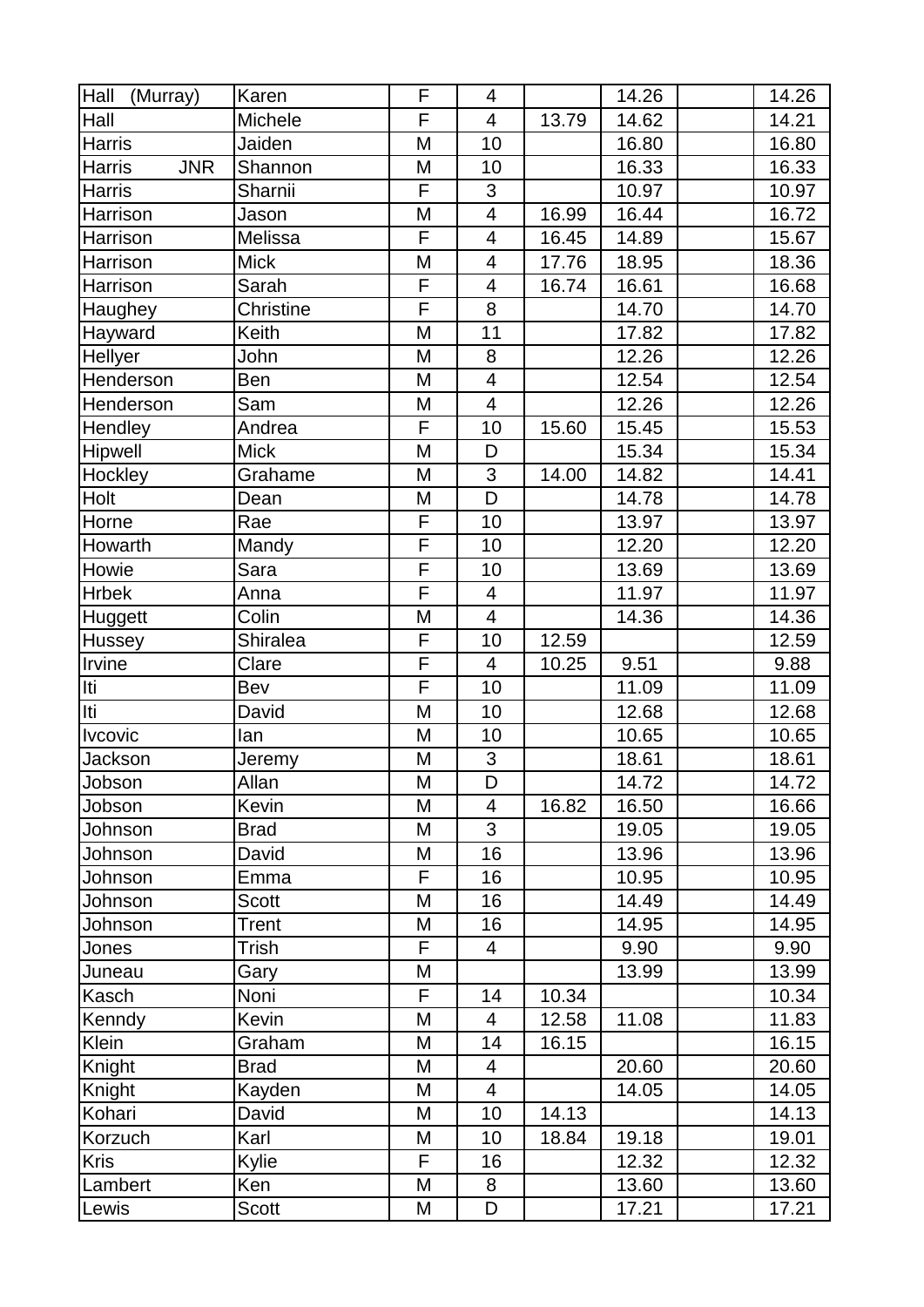| Litherland-Sansom     | Liam          | M | 3                       | 14.18 | 15.61 | 14.90               |
|-----------------------|---------------|---|-------------------------|-------|-------|---------------------|
| Lonsdale              | Tony          | M | 9                       | 13.10 | 13.59 | 13.35               |
| Love                  | Jackson       | M | 10                      |       | 14.52 | 14.52               |
| Lovett                | Leon          | M | 3                       | 18.41 | 18.38 | 18.40               |
| Lupton                | Ken           | M | 8                       |       | 15.86 | 15.86               |
| Mabbott               | Anthony       | M | 14                      | 19.72 |       | 19.72               |
| Mabbott<br><b>JNR</b> | <b>Blake</b>  | M | 14                      | 12.66 |       | 12.66               |
| Machon                | Richard       | M | 4                       |       | 14.39 | 14.39               |
| Macleod               | Kim           | M | 4                       | 16.77 | 17.96 | 17.37               |
| Madsen                | Janette (Ned) | F | 8                       |       | 12.58 | 12.58               |
| Madsen                | Jim           | M | 8                       |       | 16.22 | 16.22               |
| Mantova               | Kim           | F | 10                      | 10.10 |       | 10.10               |
| Markham               | Shane         | M | $\overline{4}$          | 11.65 | 11.82 | 11.74               |
| Marr                  | Kylie         | F | 4                       |       | 11.40 | 11.40               |
| Martin                | John          | M | $\overline{\mathbf{4}}$ |       | 15.72 | 15.72               |
| <b>Martin</b>         | Peter         | M | 10                      | 17.54 | 18.21 | 17.88               |
| Maxwell               | Rai           | F | 4                       | 13.52 | 11.47 | 12.50               |
| Maxwell               | Tony          | M | $\overline{4}$          | 15.92 | 16.38 | 16.15               |
| <b>McCarthy</b>       | lan           | M | $\overline{\mathbf{4}}$ | 13.96 | 15.48 | 14.72               |
| <b>McColl</b>         | Kylie         | F | $\overline{4}$          | 12.23 | 12.73 | $\overline{1}$ 2.48 |
| McConnell             | David         | M | 10                      |       | 13.11 | 13.11               |
| McDonald              | Stephen       | M | 3                       | 15.14 |       | 15.14               |
| McDonnell             | Gaye          | F | 8                       |       | 11.38 | 11.38               |
| McInherny             | Katrina       | F | $\overline{4}$          | 11.64 | 10.30 | 10.97               |
| <b>McKay</b>          | Deb           | F | 4                       | 10.92 |       | 10.92               |
| McKilbride            | Shaun         | M | 4                       | 13.60 | 13.14 | 13.37               |
| McMahon               | Kim           | M | 4                       |       | 16.63 | 16.63               |
| McNaught              | Katrina       | F | 8                       |       | 13.44 | 13.44               |
| Medhurst              | Darrell       | M | 3                       |       | 14.06 | 14.06               |
| Meyer (O'Leary)       | Daniel        | M | $\overline{\mathsf{D}}$ | 19.13 | 17.02 | 18.08               |
| <b>Milich</b>         | Ryan          | M | 4                       | 16.37 | 17.29 | 16.83               |
| <b>Minett</b>         | Debbie        | F | 4                       |       | 12.84 | 12.84               |
| <b>Minett</b>         | Tammy         | F | 4                       |       | 11.45 | 11.45               |
| Monck (Tronc)         | Maryanne      | F | 4                       |       | 11.87 | 11.87               |
| Moran                 | Zelma         | F | 3                       |       | 12.87 | 12.87               |
| Motton                | Harry         | M | 9                       |       | 13.96 | 13.96               |
| Motton                | <b>Steve</b>  | M | 9                       |       | 19.12 | 19.12               |
| <b>Nicholas</b>       | Geraldine     | F | 10                      | 12.08 | 11.23 | 11.66               |
| Nolan                 | Ken           | M | D                       |       | 16.82 | 16.82               |
| Nugent                | Garry         | M | 4                       |       | 19.07 | 19.07               |
| O'Brien               | Chris         | M | 8                       |       | 17.20 | 17.20               |
| Oliver                | Darren        | M | $\overline{3}$          |       | 16.18 | 16.18               |
| O'Neill               | Cheryl        | F | 16                      |       | 11.28 | 11.28               |
| Oswald                | <b>Steven</b> | M | 16                      |       | 15.43 | 15.43               |
| Palka                 | Amanda        | F | 10                      |       | 12.55 | 12.55               |
| Papworth              | Troy          | M | 3                       |       | 21.13 | 21.13               |
| Parker                | Graham        | M | 14                      | 19.90 | 19.57 | 19.74               |
| Patmore               | Ross          | M | $\overline{4}$          |       | 14.04 | 14.04               |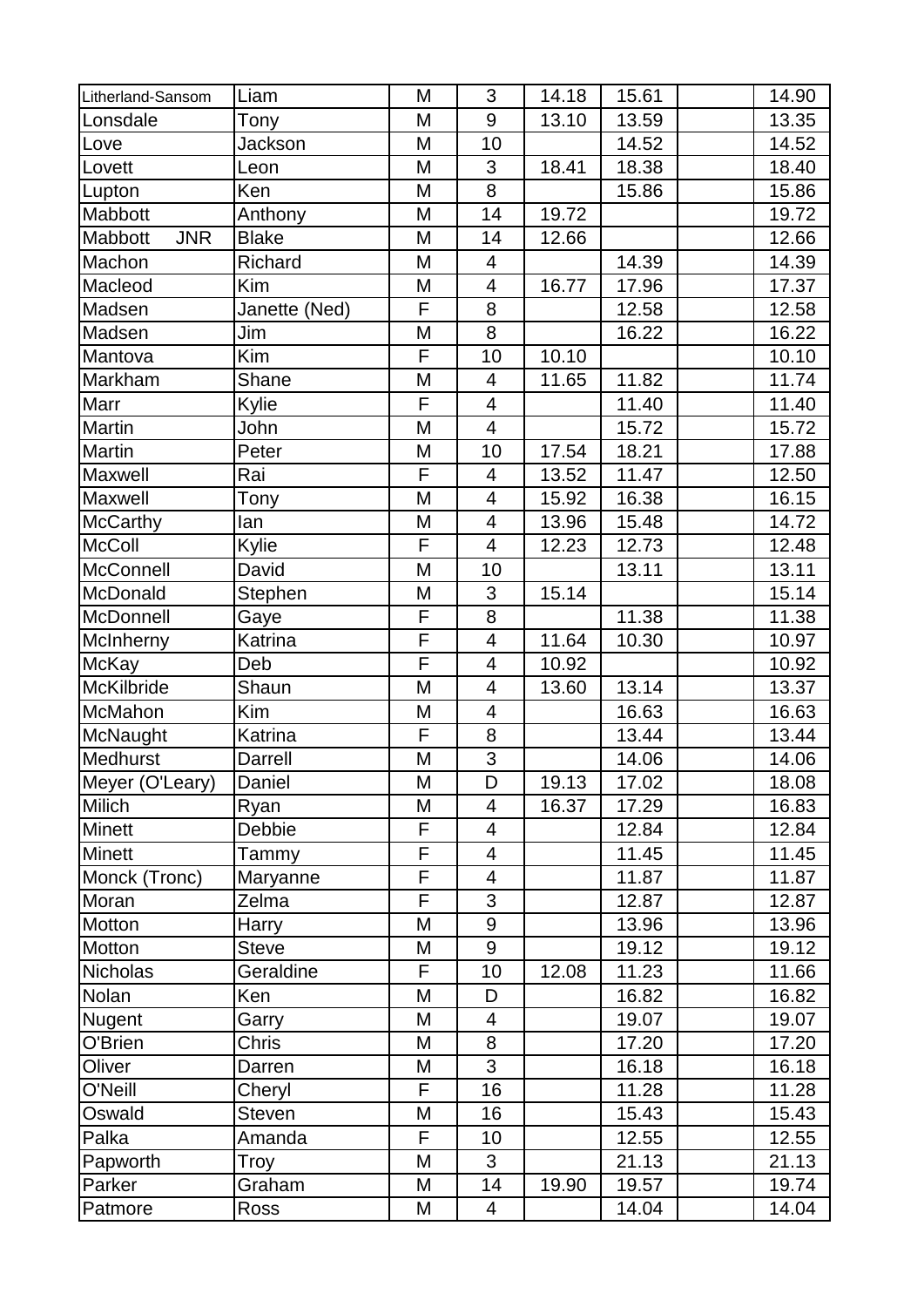| Pattison        | Jake           | M | $\overline{4}$           |       | 22.67 | 22.67 |
|-----------------|----------------|---|--------------------------|-------|-------|-------|
| Payne           | Meagan         | F | 8                        | 12.81 | 13.49 | 13.15 |
| Peacock         | Lesley         | M | 8                        |       | 13.17 | 13.17 |
| Peacock         | Simon          | M | 8                        |       | 19.46 | 19.46 |
| Pearson         | Ashley         | M | 10                       |       | 16.36 | 16.36 |
| Perry           | <b>Ross</b>    | M | 14                       |       | 16.33 | 16.33 |
| Philp           | Jan            | F | 8                        |       | 10.37 | 10.37 |
| Pickvance       | Belynda        | F | $\overline{\mathcal{A}}$ | 12.42 | 11.11 | 11.77 |
| Porter          | <b>Brendan</b> | M | 3                        |       | 21.59 | 21.59 |
| Power           | <b>Dylan</b>   | M | 9                        | 14.40 | 15.54 | 14.97 |
| Price           | <b>Byron</b>   | M | 16                       |       | 22.34 | 22.34 |
| Price           | Darlene        | F | 8                        |       | 14.18 | 14.18 |
| Pryor           | Greg           | M | $\overline{4}$           | 11.93 | 12.85 | 12.39 |
| Raukawa         | Andrea         | F | 10                       |       | 11.52 | 11.52 |
| Reed            | Nathan         | M | 10                       |       | 19.47 | 19.47 |
| Richards        | John Jnr       | M | $\overline{4}$           | 16.18 | 16.55 | 16.37 |
| Ridgewell       | Julie          | F | 14                       | 12.10 |       | 12.10 |
| Riley           | Tony           | M | 3                        |       | 12.80 | 12.80 |
| Robb            | Kelly          | F | $\overline{4}$           | 12.74 | 11.12 | 11.93 |
| Robinson        | Ron            | M | $\overline{3}$           |       | 16.09 | 16.09 |
| Rowley          | Peter          | M | $\overline{\mathcal{A}}$ |       | 13.51 | 13.51 |
| Seath           | Di             | F | $\overline{4}$           |       | 11.20 | 11.20 |
| Seifried        | Jason          | M | 10                       |       | 19.61 | 19.61 |
| Shaw            | Diane          | F | $\overline{\mathcal{A}}$ | 12.39 | 12.10 | 12.25 |
| Sheather        | Jeremy         | M | $\overline{\mathcal{A}}$ |       | 16.82 | 16.82 |
| Sheather        | Kaine          | M | $\overline{\mathbf{4}}$  | 19.94 | 20.17 | 20.06 |
| Sheen           | Gary           | M | 16                       |       | 21.21 | 21.21 |
| Simpson         | Geoff          | M | 14                       | 20.58 |       | 20.58 |
| Sims            | John           | M | 10                       |       | 12.66 | 12.66 |
| Skelton         | Jasmin         | F | $\overline{3}$           | 11.83 |       | 11.83 |
| Smith           | Elyce          | F | 14                       | 9.66  |       | 9.66  |
| Smith           | Kierra         | F | D                        | 13.00 | 11.19 | 12.10 |
| Smith           | Maddison       | F | 14                       | 10.04 |       | 10.04 |
| Smith           | <b>Riley</b>   | M | 14                       | 15.26 |       | 15.26 |
| Smith           | Sam            | M | 14                       | 11.09 |       | 11.09 |
| Smith           | Tyruwe         | Μ | 4                        |       | 19.02 | 19.02 |
| Sobey           | lan            | M | $\overline{\mathcal{A}}$ |       | 18.40 | 18.40 |
| Spence          | <b>Ben</b>     | M | 14                       | 16.70 |       | 16.70 |
| Spence          | Gemma          | F | 14                       | 15.68 | 14.70 | 15.19 |
| Spence          | Sophie         | F | 14                       | 10.33 |       | 10.33 |
| Steinwede       | Jo             | F | 10                       |       | 11.18 | 11.18 |
| <b>Stephens</b> | <b>Ben</b>     | M | 8                        | 16.05 |       | 16.05 |
| <b>Stewart</b>  | Rochell        | F | $\overline{\mathcal{A}}$ | 12.68 | 11.89 | 12.29 |
| Stothard        | Glenn          | M | D                        |       | 13.17 | 13.17 |
| <b>Styles</b>   | Lance          | M | 4                        |       | 18.25 | 18.25 |
| Sutherland jnr  | Don            | M | 10                       |       | 17.13 | 17.13 |
| Sutherland snr  | Don            | М | 10                       |       | 11.11 | 11.11 |
| Taber           | Sharni         | F | $\overline{4}$           | 9.50  | 10.10 | 9.80  |